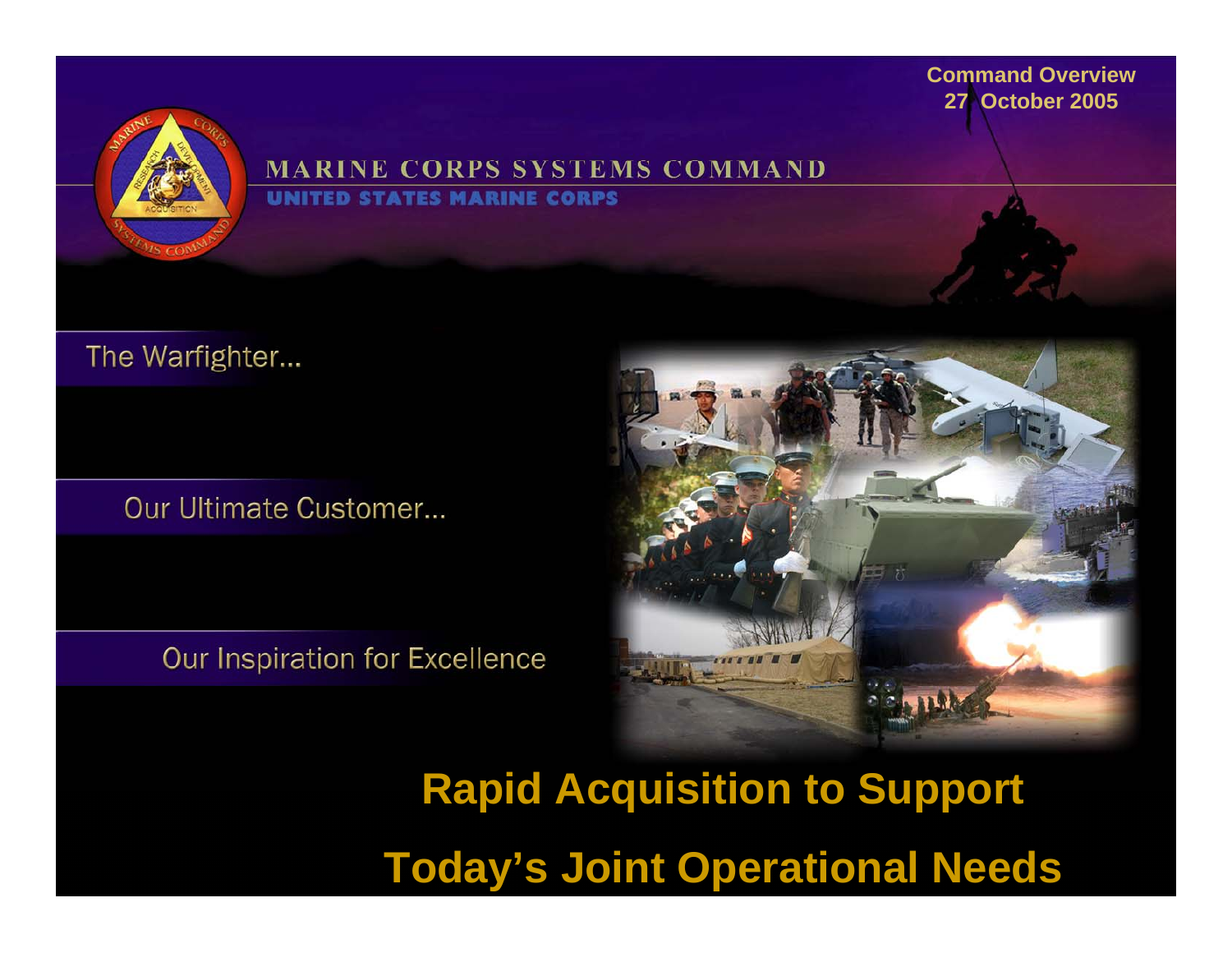

## **MARINE CORPS SYSTEMS COMMAND**

**Introduction Organization Acquisition Financials** 

Col M. J. Mulligan Product Group Director Infantry Weapon Systems Marine Corps Systems Command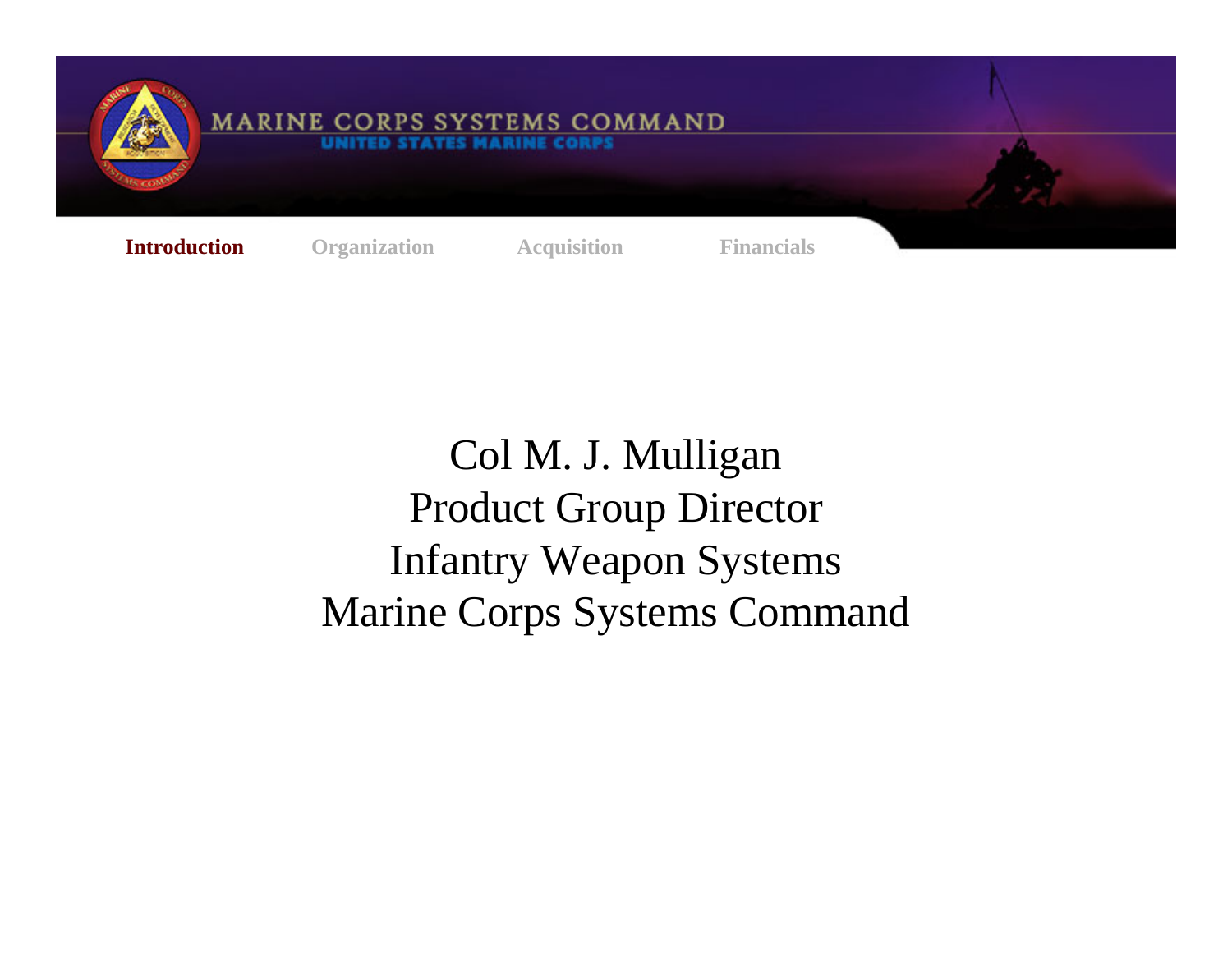

## **Agenda**

- $\triangleright$  Introduction
- **Divideo Sepannization**
- $\blacktriangleright$ Acquisition
- ▶ Urgent Universal Needs Statement
- $\triangleright$  Financials
- ▶ FY 2005 Supplemental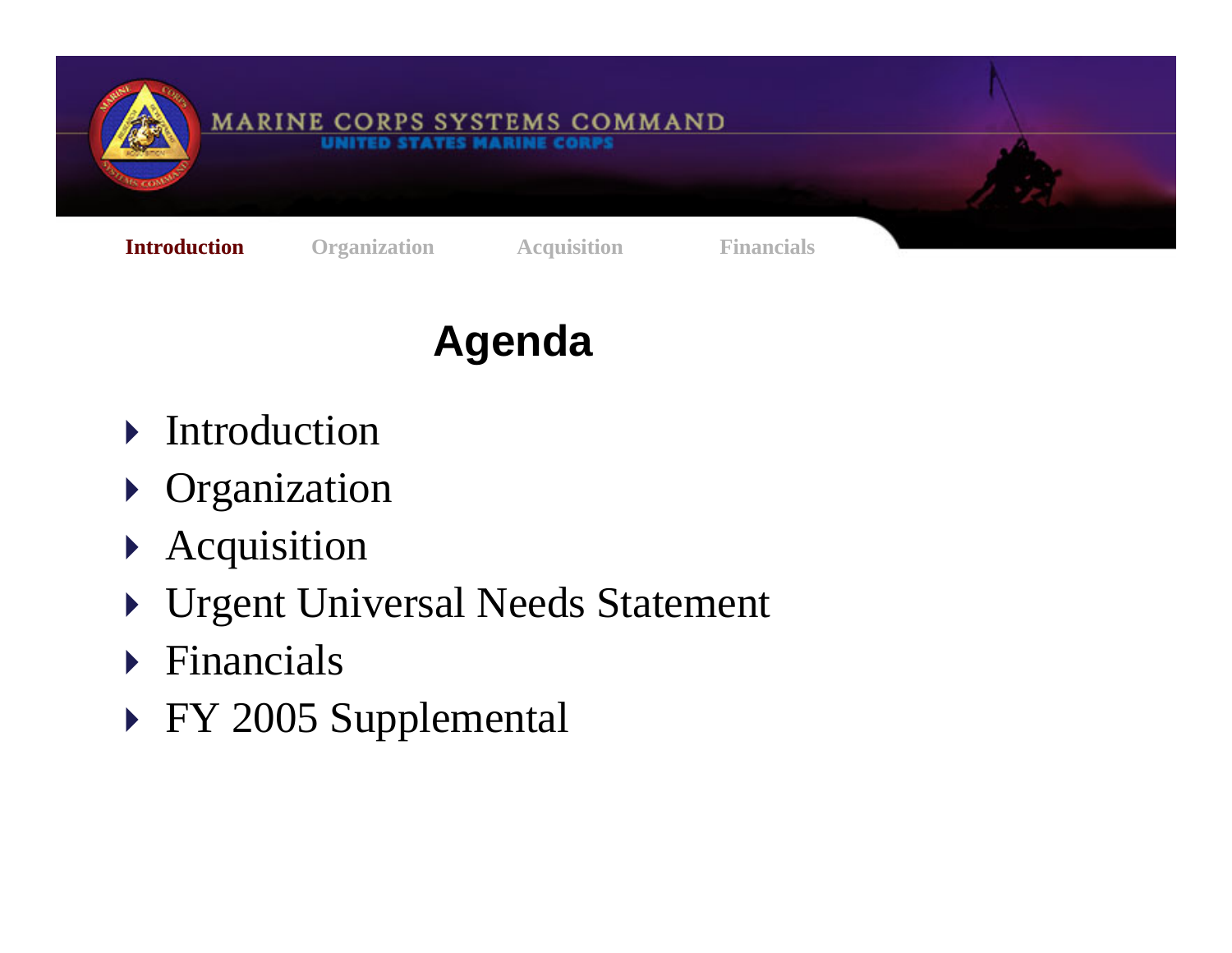

# Mission

 $\triangleright$  To serve as the Commandant's principal agent for acquisition and sustainment of systems and equipment used by the Operating Forces to accomplish their warfighting mission.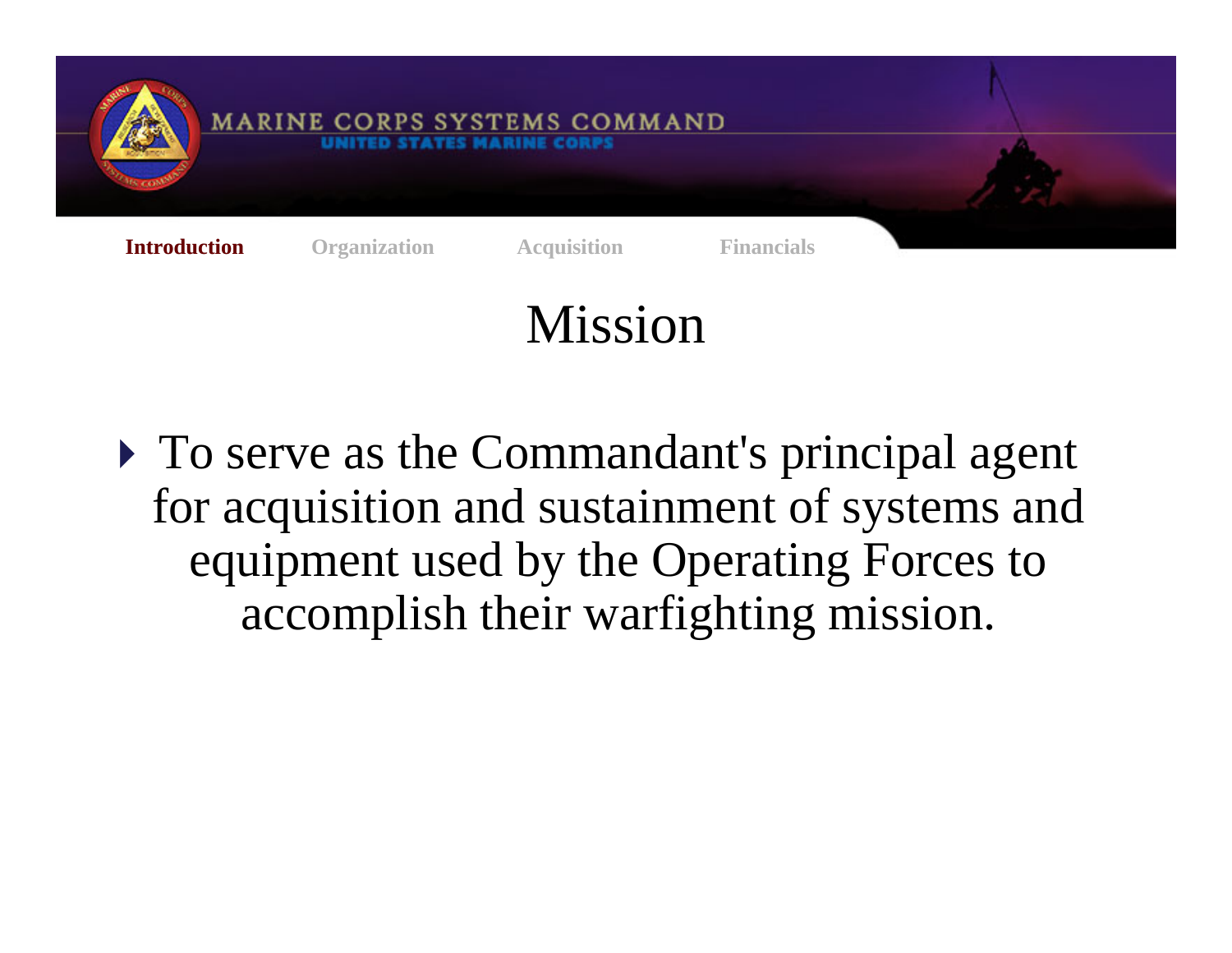

### Our Acquisition Role

 $\blacktriangleright$  We acquire various types of equipment and systems to support the warfighter.



 $\blacktriangleright$ We do not acquire air-craft.

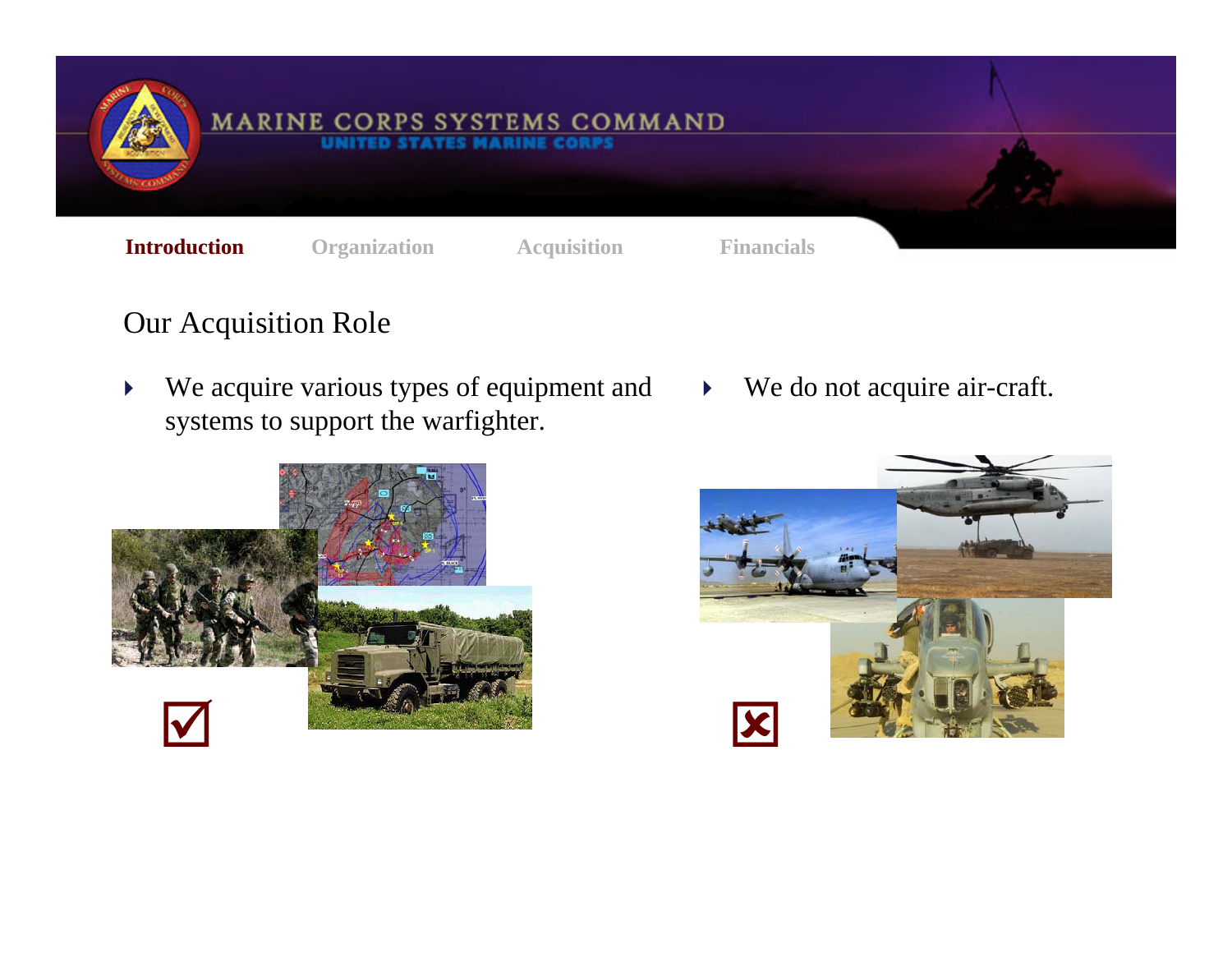

# **Our Customers**

- $\triangleright$  We service multiple customers:
	- All MARFORs and MEFs
	- All Deputy Commandants
	- Joint and Coalition Forces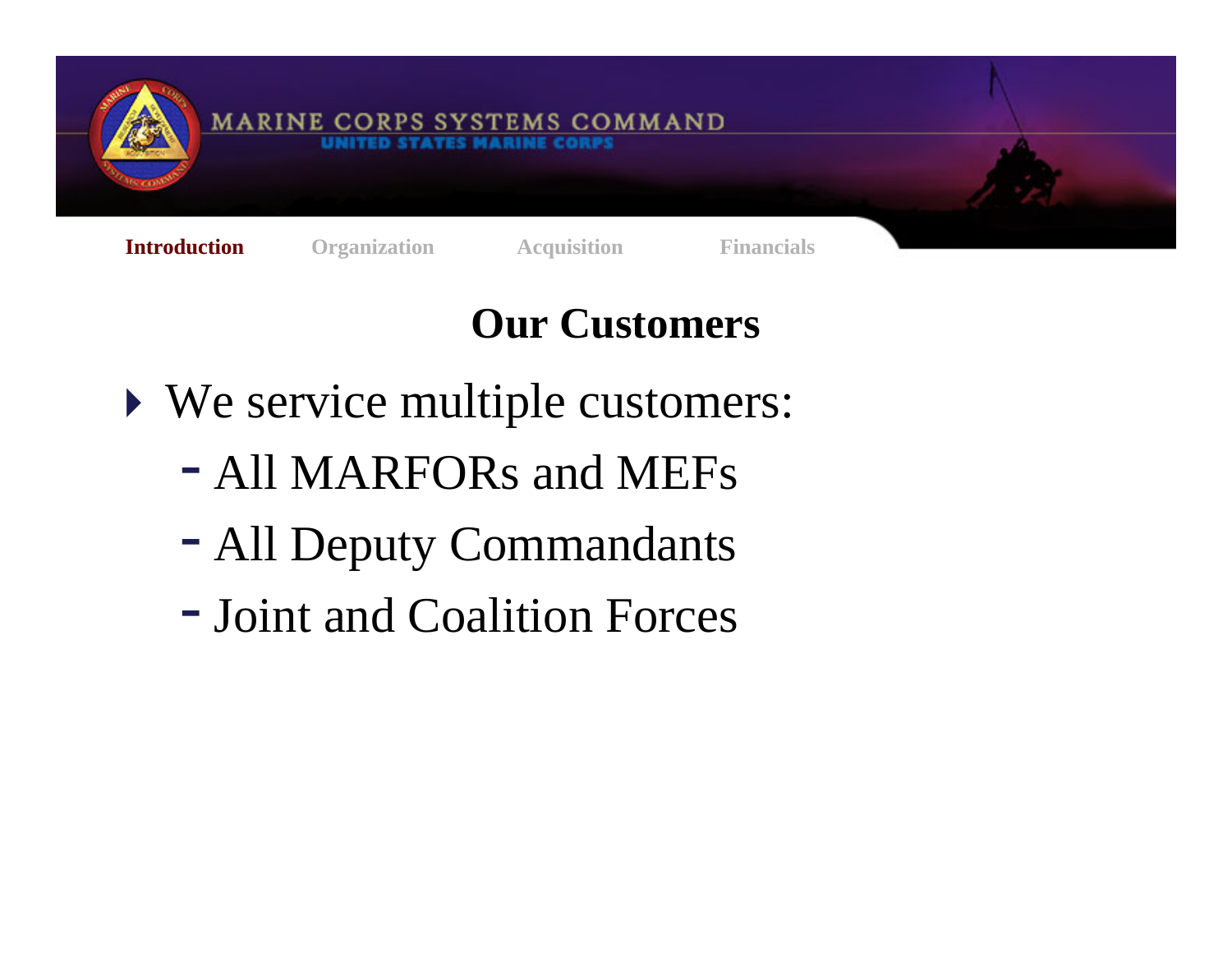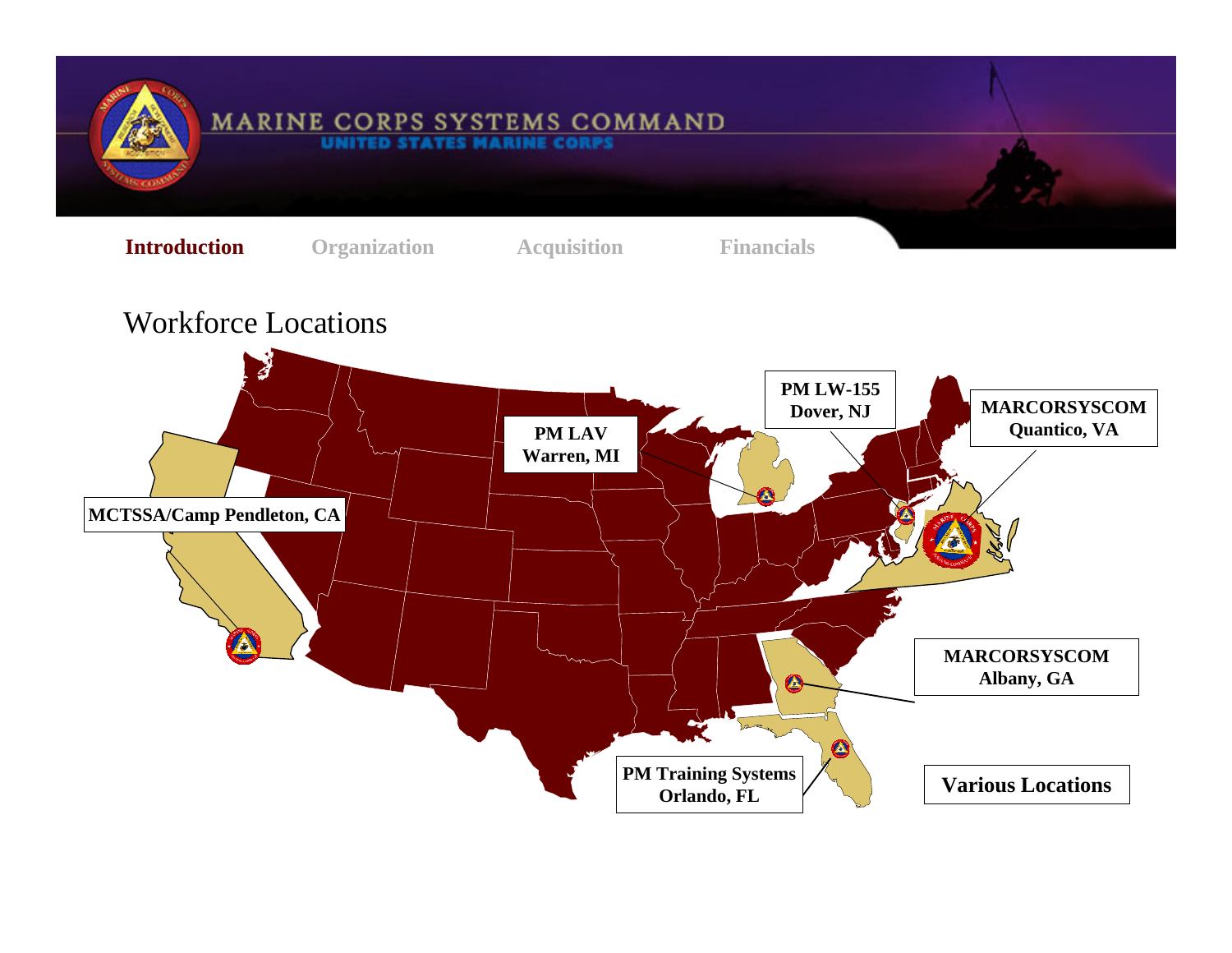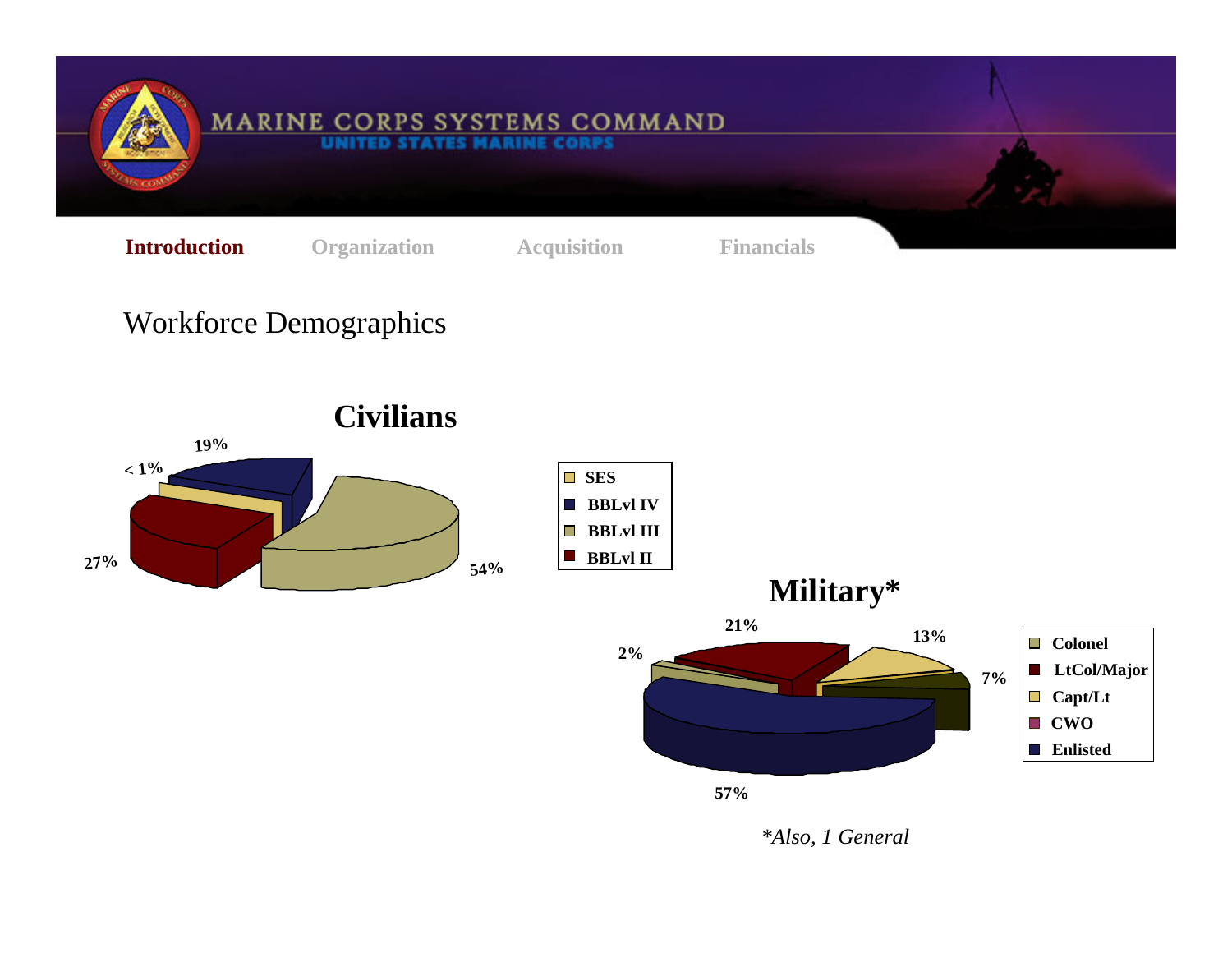

#### **MARINE CORPS SYSTEMS COMMAND** UNITED STATES MARINE CORP.

**Introduction Organizatio Organization Acquisition Financials**

Organizational Relationships **Chief of Naval Operations NAVAIRNAVSEASPAWARMARCORSYSCOM Assistant Commandant of the Marine Corps** Service ChainAcquisition Chain **Assistant Secretary of the Navy Research, Development, and Acquisition**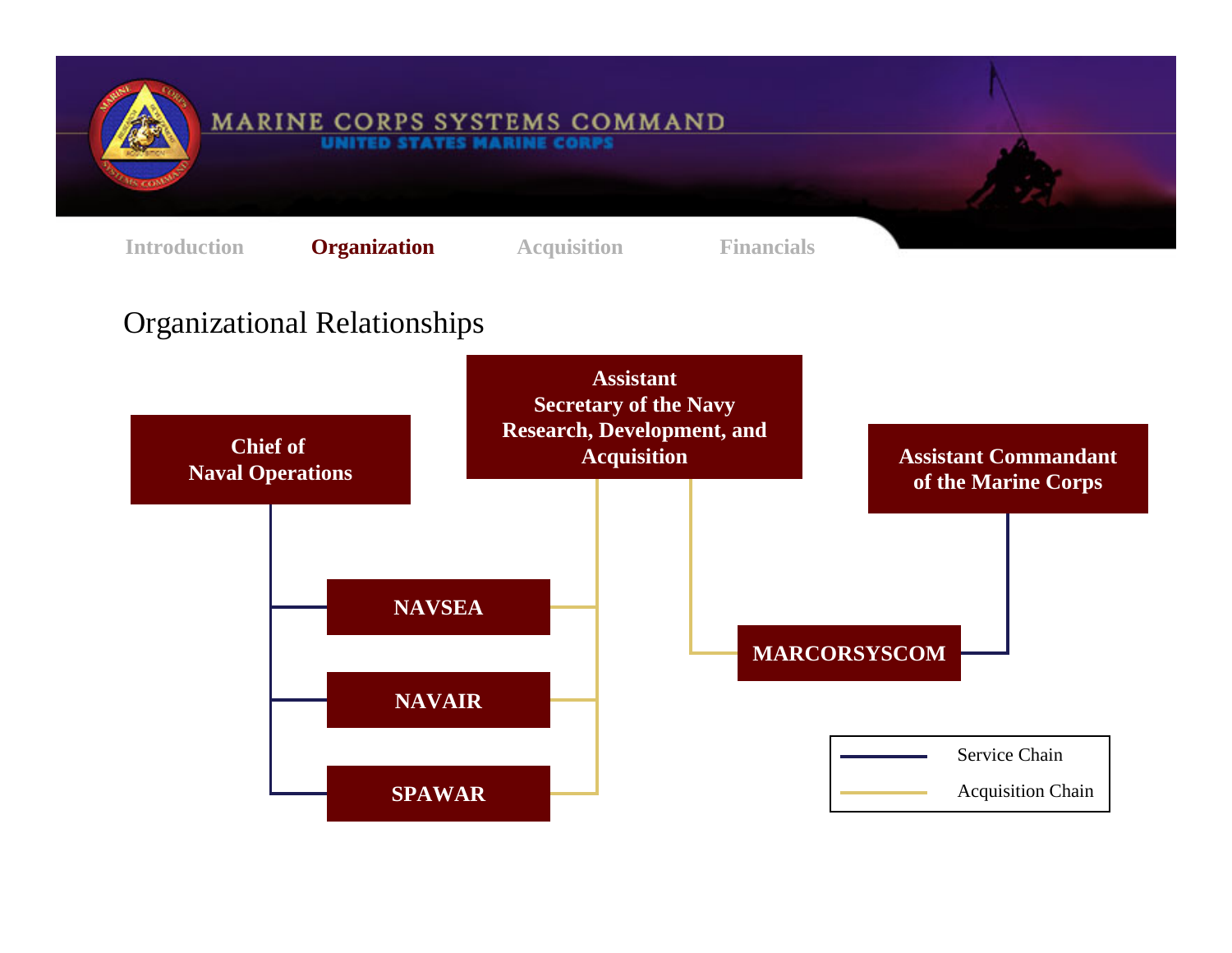

#### **MARINE CORPS SYSTEMS COMMAND** UNITED STATES MARINE

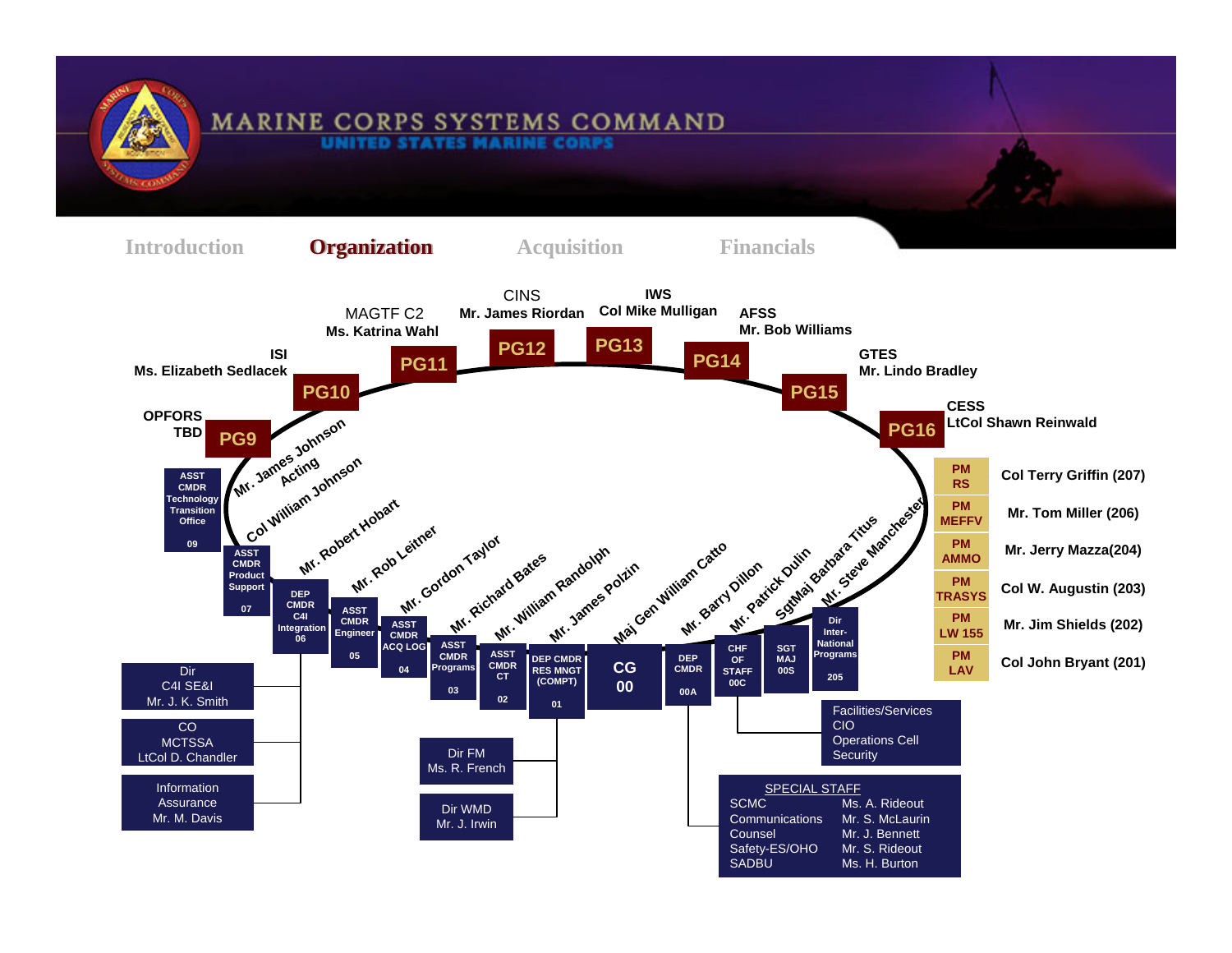

#### MARINE CORPS SYSTEMS COMMAND UNITED STATES MARINE CORPS

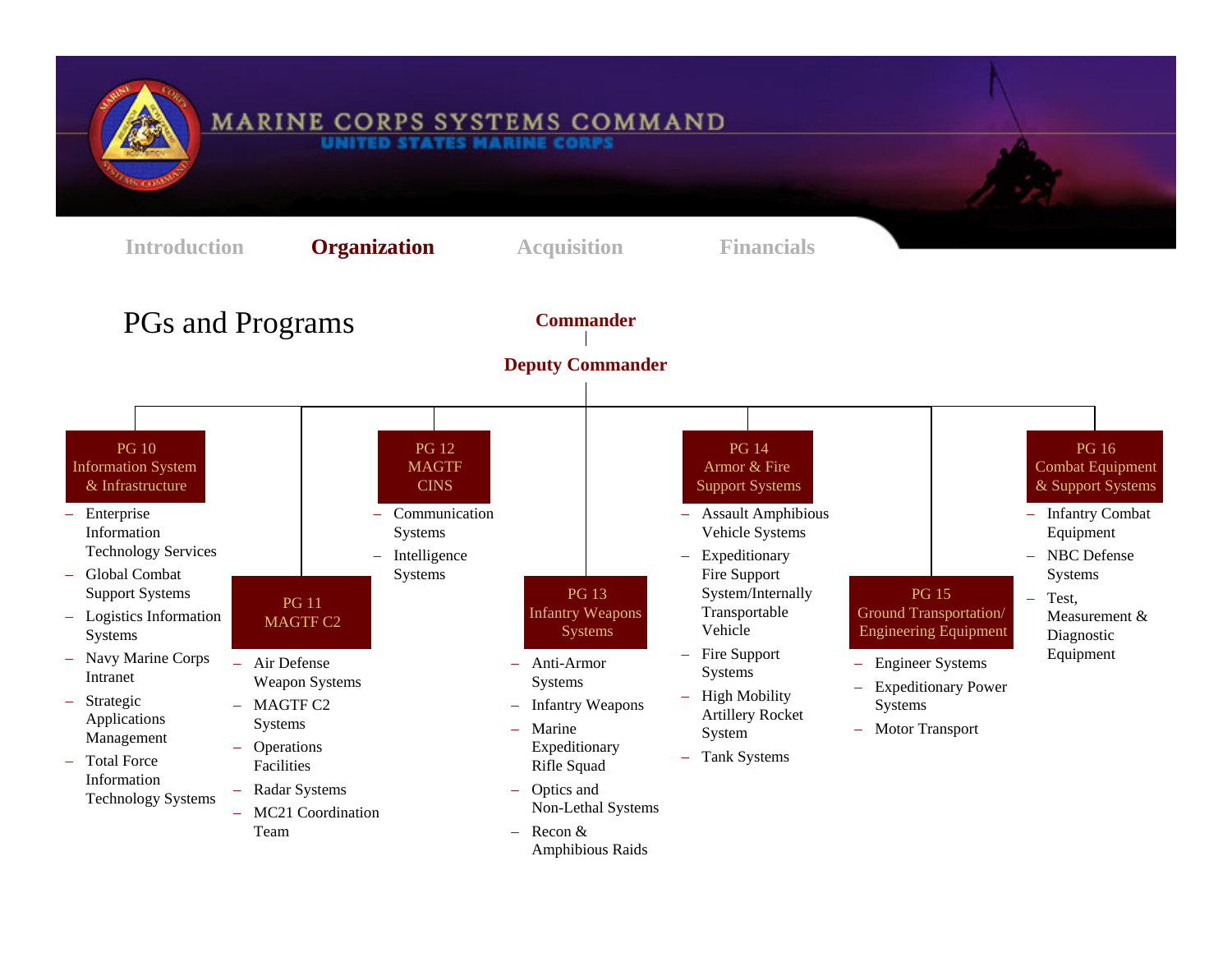

# MARINE CORPS SYSTEMS COMMAND

**Introduction Organization Acquisition Financials**

## MARCORSYSCOM Programs\*

| Category                        | <b>ACATI</b><br>R&D>\$265M<br>PMC>\$1.29B           | <b>ACAT II</b><br>R&D>\$140M<br>PMC>\$660M          | <b>ACAT III</b>                             | <b>ACAT IV</b>     | <b>Other</b>            |
|---------------------------------|-----------------------------------------------------|-----------------------------------------------------|---------------------------------------------|--------------------|-------------------------|
| <b>USMC</b><br><b>Programs</b>  | GCSS-MC                                             | <b>MTVR</b><br>CAC <sub>2</sub> S<br>G/ATOR         | <b>35 PROGRAMS</b>                          | <b>85 PROGRAMS</b> | Pre-Milestone B Efforts |
| <b>Joint</b><br><b>Programs</b> | DTS (DFAS)<br>GCCS (DISA)<br>TBMCS (USAF)           | LW-155 (USMC)<br>M-88A2 (USA)<br><b>JPBDS</b> (USA) | USA Led x 29<br>USAF Led x 2<br>USN Led x 5 | <b>30 PROGRAMS</b> | <b>Fielded Systems</b>  |
|                                 | GBS (USAF)<br>PLGR (USAF)                           |                                                     | DISA Led x 1<br>JPEO $x$ 9                  |                    | AAPs                    |
|                                 | TC-AIMS II (USA)<br>SMART-T (USA)<br>SINCGARS (USA) |                                                     |                                             |                    | Ammunition Items        |
|                                 | AFATDS (USA)<br>JTRS (USA)<br><b>JAVELIN</b> (USA)  |                                                     |                                             |                    | Miscellaneous Projects  |
|                                 | PMS (USA)<br><b>DIMHRS (USN)</b>                    |                                                     |                                             |                    | 409                     |
| Number of<br><b>Programs</b>    | 14                                                  | 6                                                   | 81                                          | 115                | *As of 01 Aug 2005      |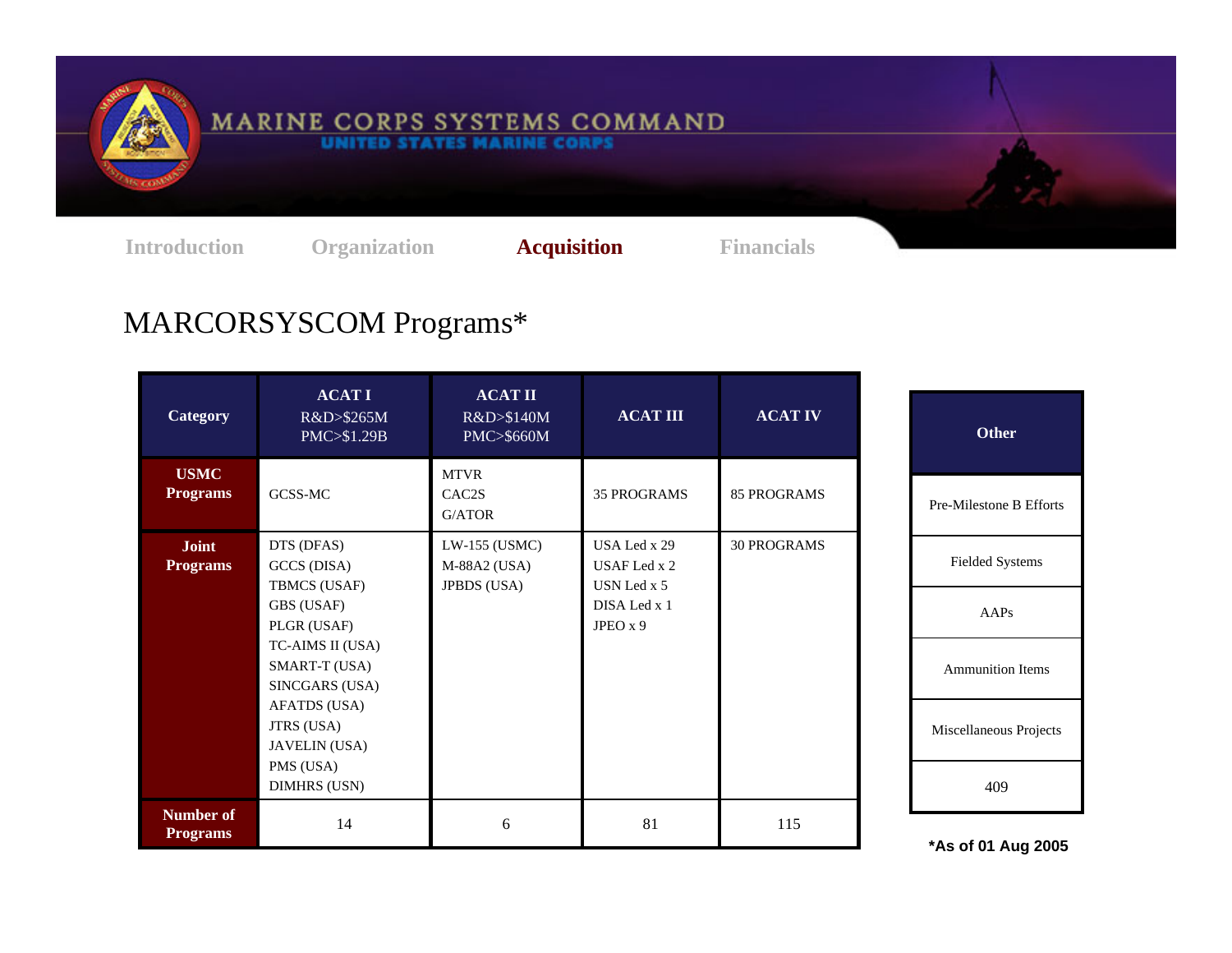

# **Urgent Universal Needs Statements**

*How the Marine Corps Systems Command has Provided Material Solutions in Response to Urgent Needs from the Warfighter to Enhance Ability to Conduct Combat Operations*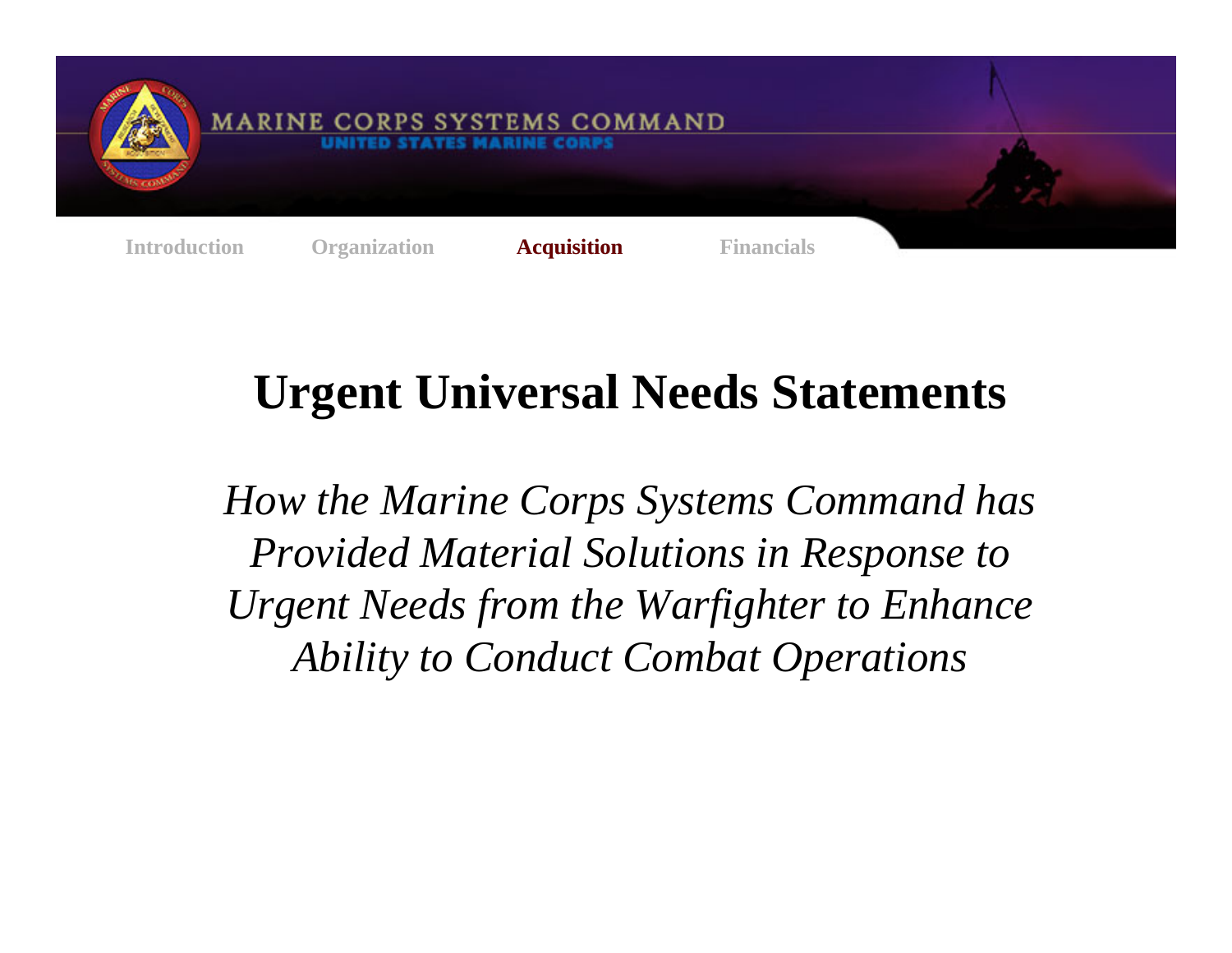

# **UUNS Background**

- ▶ CG MCCDC owns the process
	- Governed via series of MARADMINs
- The MROC controls the process
	- MROC Decision Memorandums
- $\blacktriangleright$  Three Full Years of Responsive Acquisition
	- Avg less than 90 days from funding until initial fielding
	- ~ 50 to 75 UUNS per year (mostly COTS)
	- \$150M to \$200M BTR required per year
	- Majority for Force Protection and C2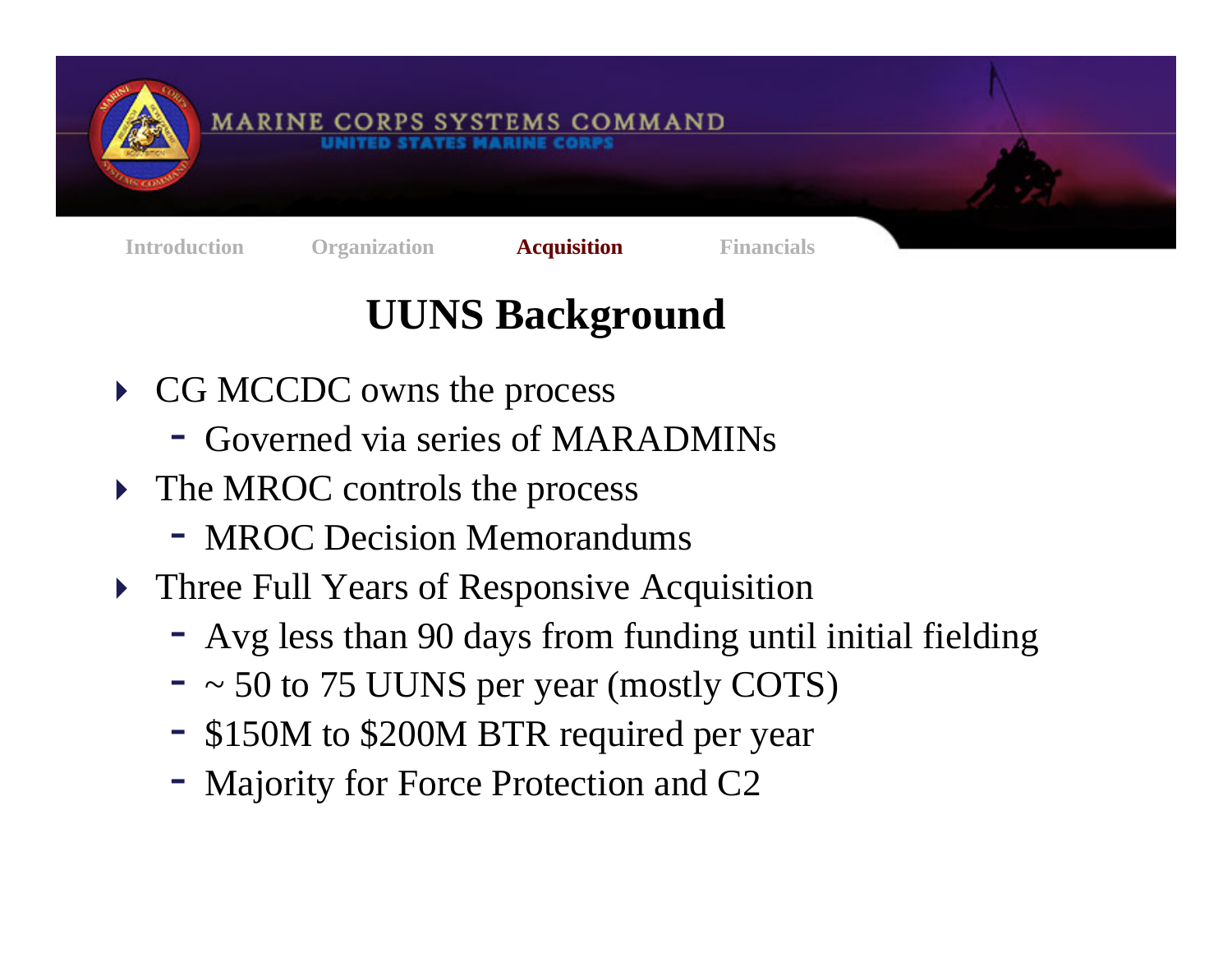

# **Status of UUNS Process**

- $\blacktriangleright$  Multiple sources of urgent needs
	- I MEF, II MEF, OEF, HOA
- $\blacktriangleright$  Staffing challenges:
	- Lack of single, prioritized view
- Developing a **BACKLOG** of Urgent Needs
	- Pending UUNS exceed \$500M
	- Obtaining external funding for theater requirements is a major challenge
- **Trend is less COTS and more Developmental**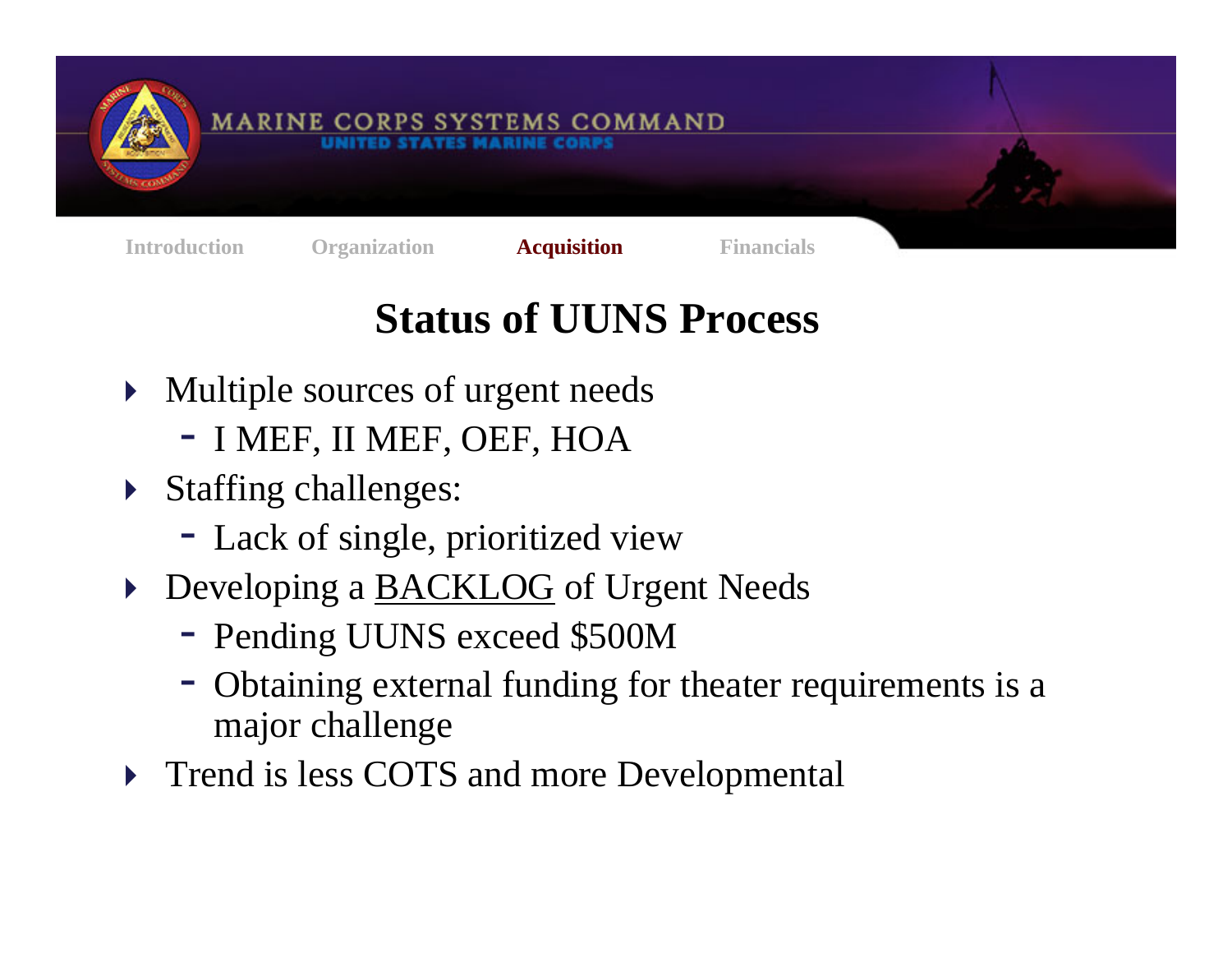

#### **MARINE CORPS SYSTEMS COMMAND UNITED**

**Introduction Organization Acquisition Financials**

### FY05 RDT&E Dollars



### *Total Appropriation: \$849M*

- •**Systems Development: 51%** • **EFV (AAAV): 28%** • **S&T (ONR, MCWL): 14%**
- **NLW: 5%**
- **Other: 2%** $2\%$

**49%**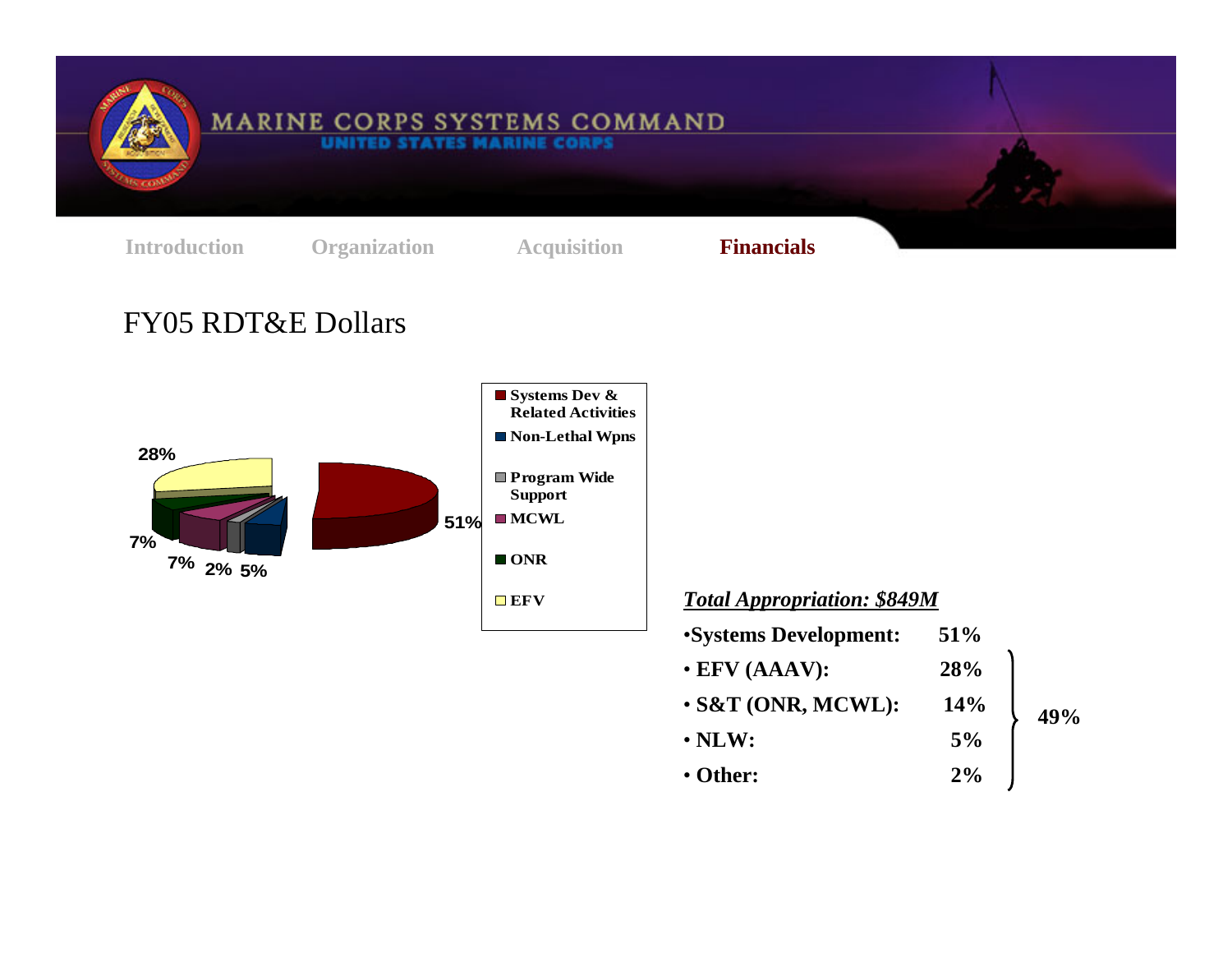

**MARINE CORPS SYSTEMS COMMAND UNITED** 

**Introduction Organization Acquisition Financials**

## RDT&E Systems Development Dollars



| $1$ oral D forches D c $\ell$ , $\varphi$ is $1.1\pi$ |
|-------------------------------------------------------|
| $6.0\%$<br>$\overline{\phantom{0}}$                   |
| $-44.6\%$                                             |
| $-12.1\%$                                             |
|                                                       |

*Total Systems Dev: \$431M*

| $\boldsymbol{\cdot}$ IWS | 8.9% |
|--------------------------|------|
|                          |      |

- **AFSS –5.7%**
- **GTES –6.9%**
- **CE&SS –3.8%**
- **Other –** $-12.0\%$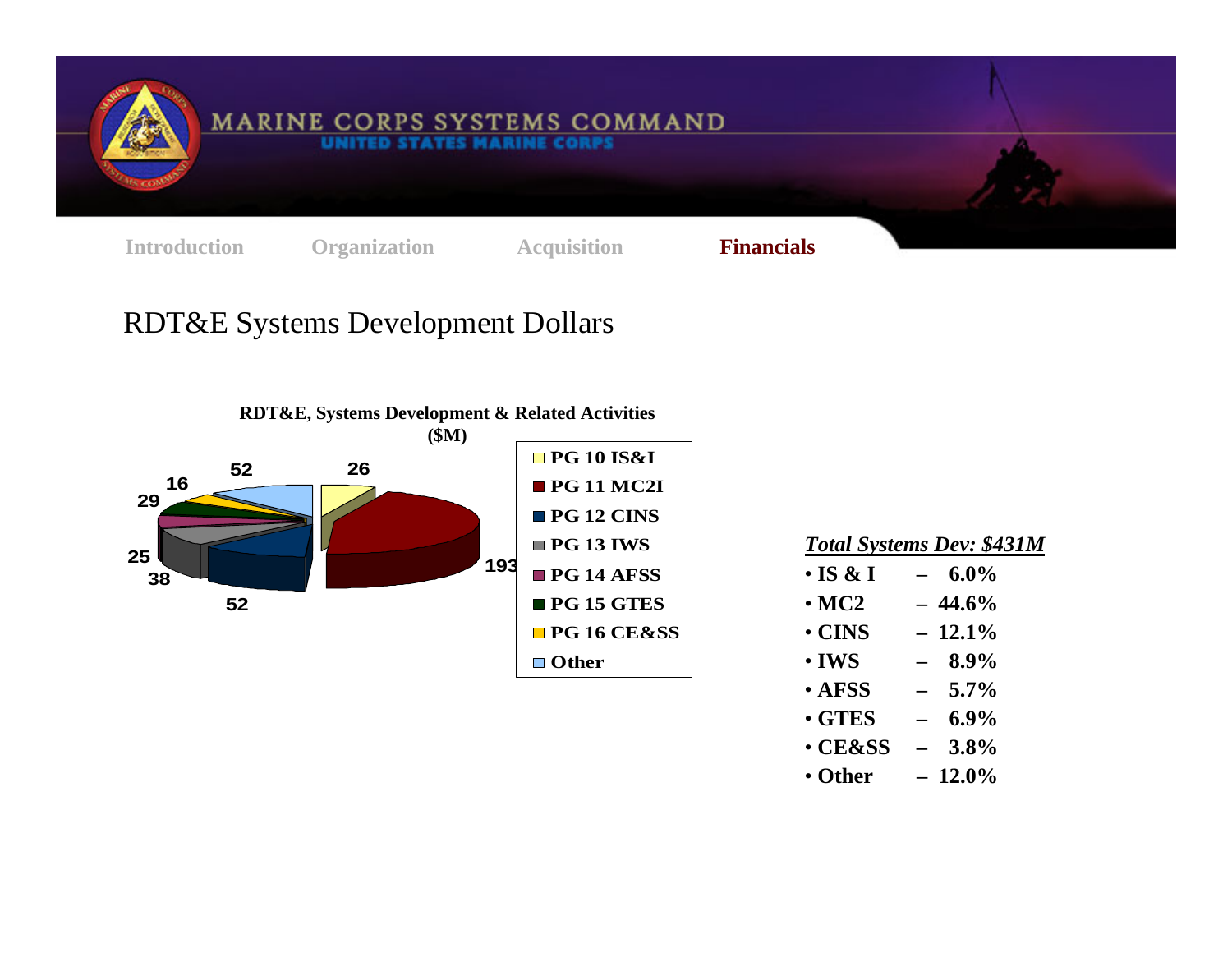

\* Includes LAV & LW155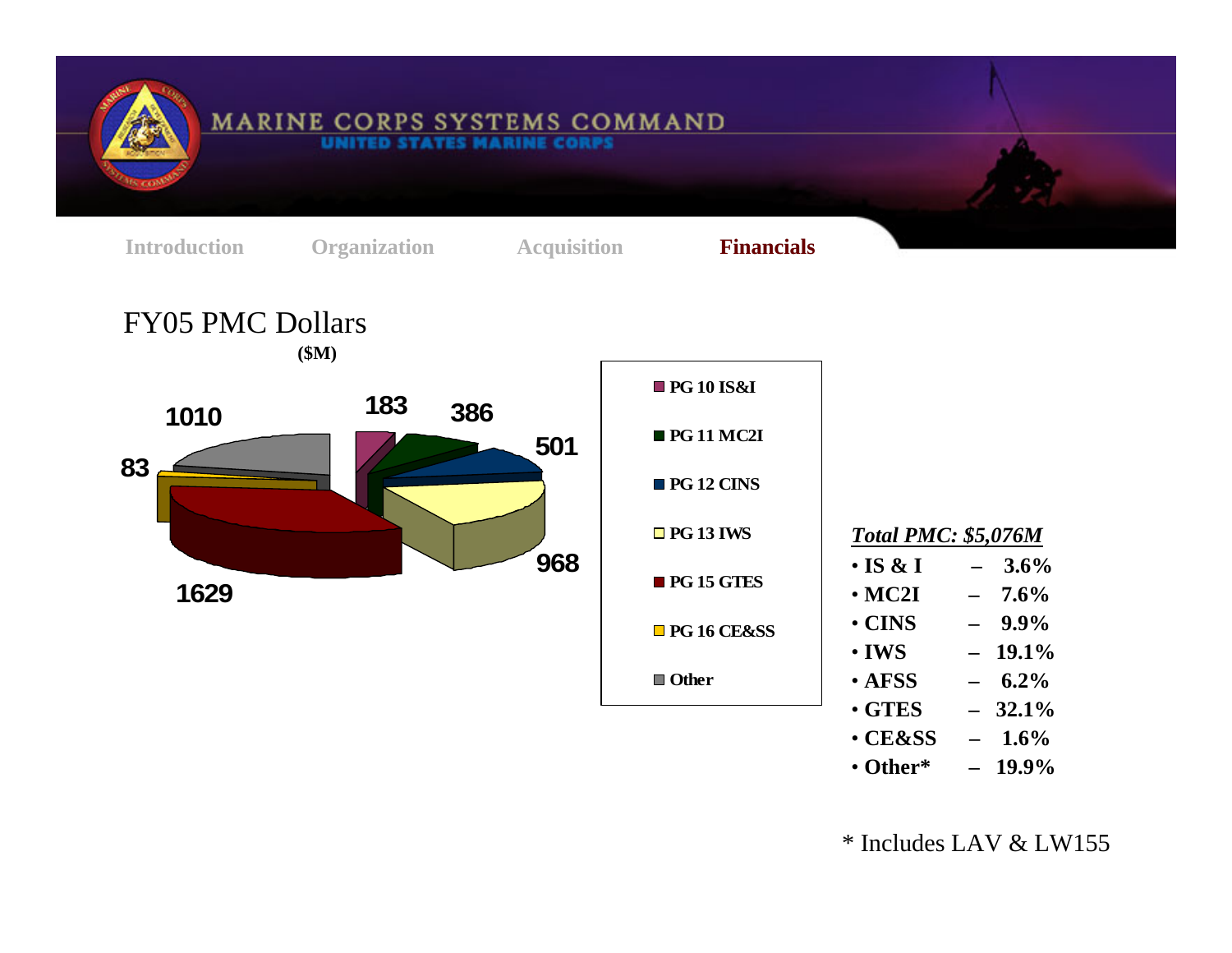

**Total FY05 \$6.64B**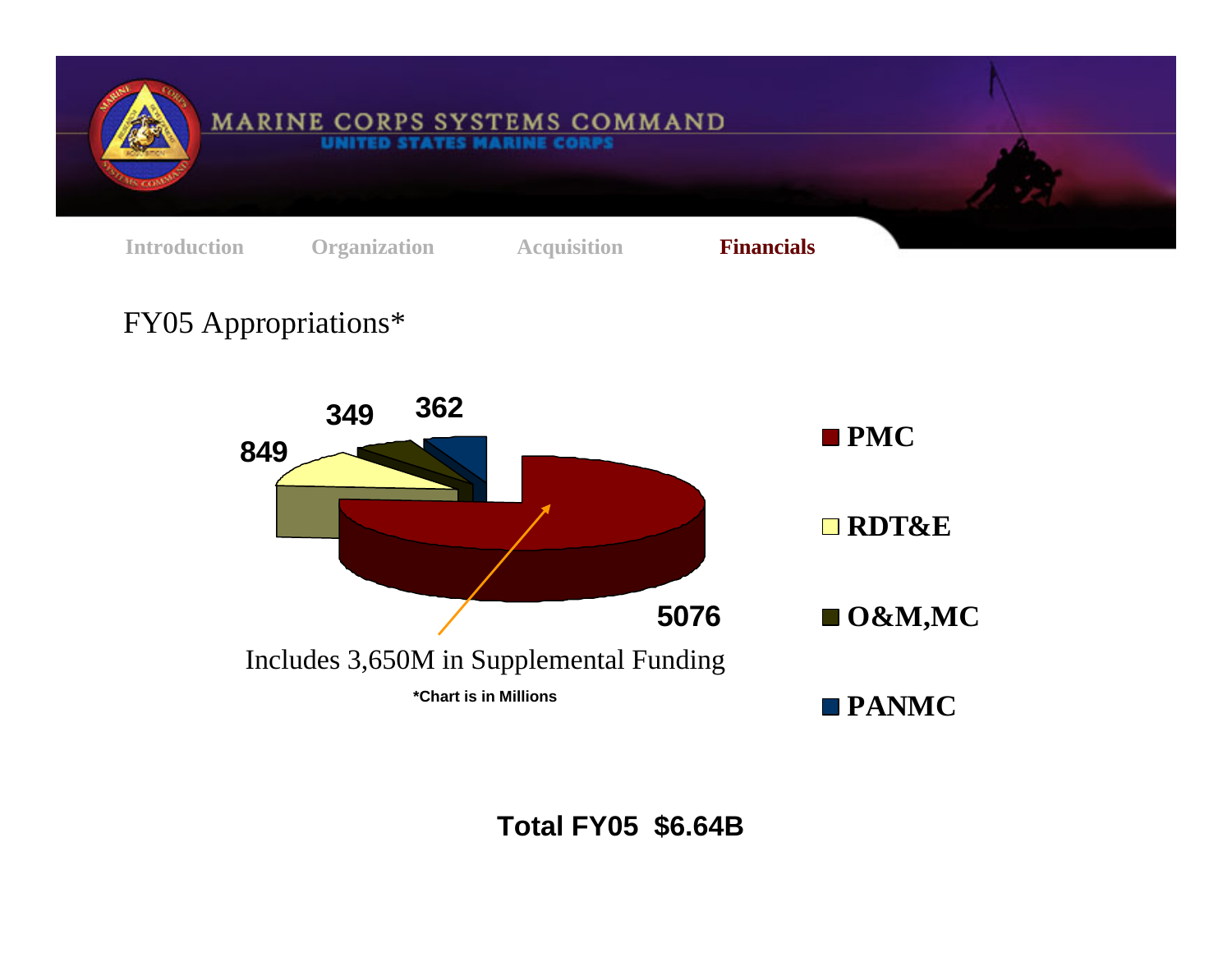

**Step 2**: ID Individual TAMCN Unit Replacement Cost

**Step 3: Unit Cost X Qty of TAMCN = Cost Per TAMCN** 

**Step 4**: Sum "Cost Per TAMCN" = Total Ground Reset Cost